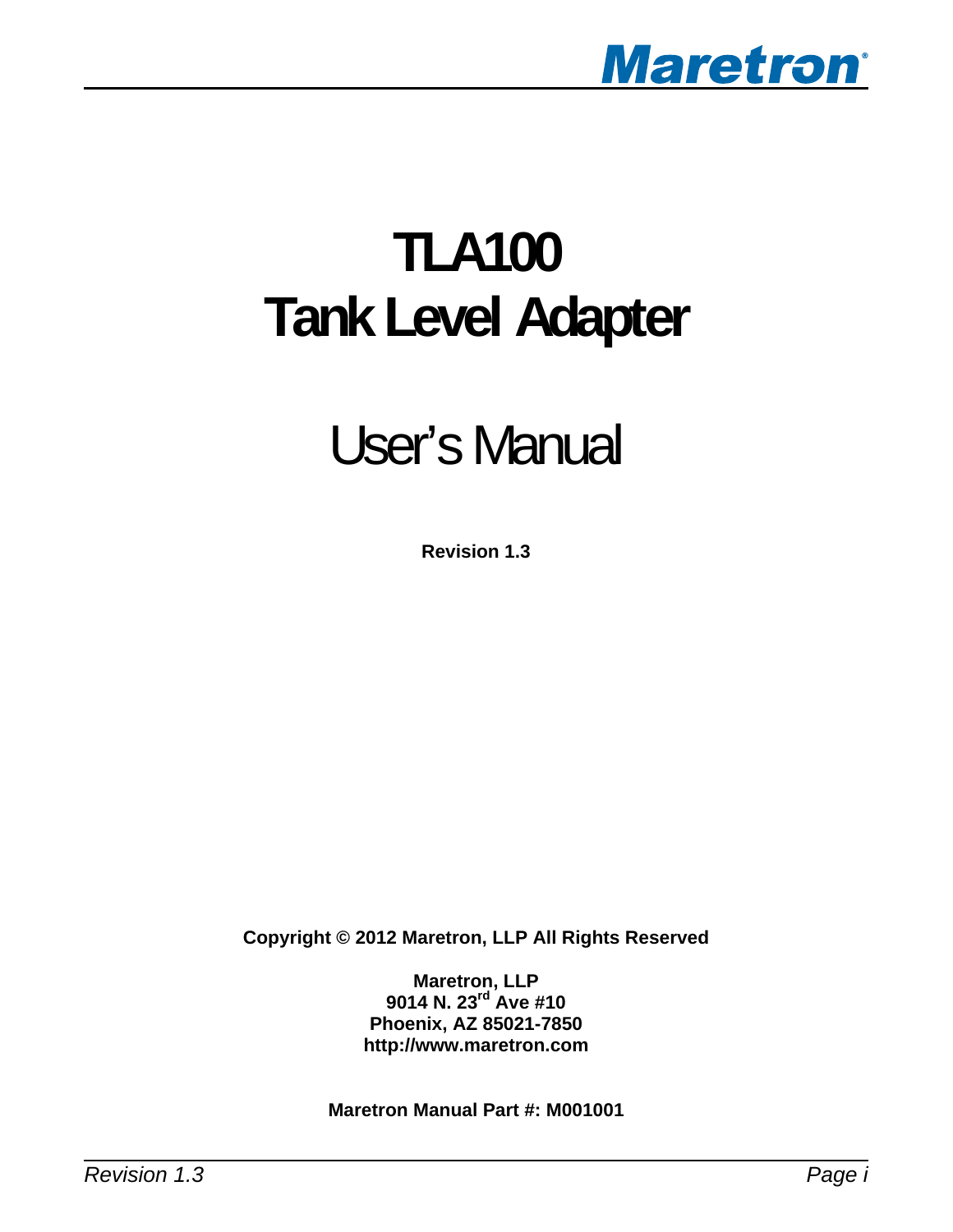# **Revision History**

| <b>Revision</b> | <b>Description</b>                                                |
|-----------------|-------------------------------------------------------------------|
| 1.0             | Original document                                                 |
| 1.1             | <b>Minor Updates</b>                                              |
| 1.2             | Corrected default values of transmitted PGN's                     |
| 1.3             | Clarified configuration options                                   |
|                 | Added cautions about using red Loctite and acetone cleaners       |
|                 | Added information on use of Type 2 (current source) analog gauges |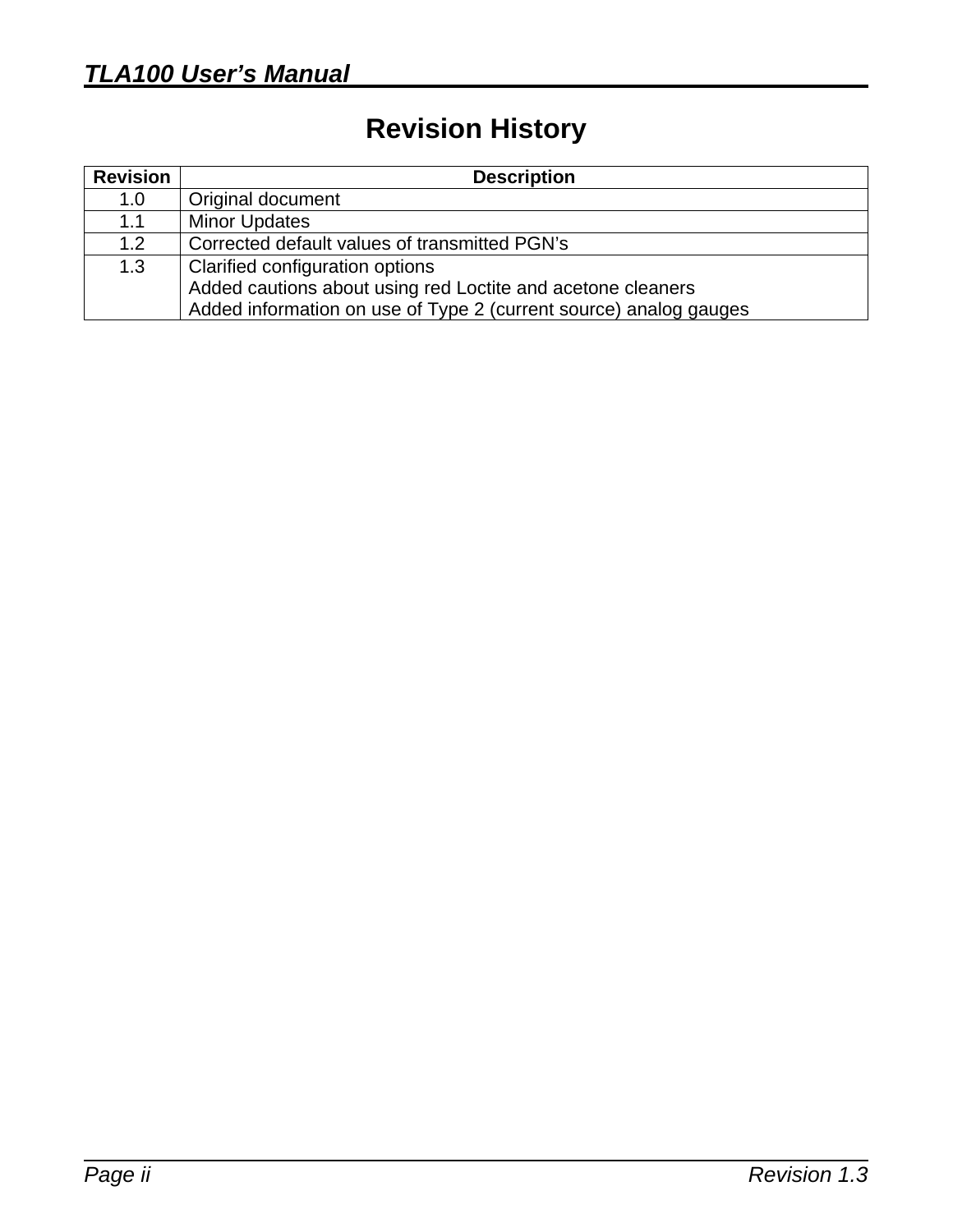# **Maretron**®

# **Table of Contents**

| 1 |                                                                       |  |
|---|-----------------------------------------------------------------------|--|
|   |                                                                       |  |
|   |                                                                       |  |
|   |                                                                       |  |
|   |                                                                       |  |
| 2 |                                                                       |  |
|   |                                                                       |  |
|   |                                                                       |  |
|   |                                                                       |  |
|   | 2.2.2 Mounting Location When Used Without Analog Gauge(s) 3           |  |
|   |                                                                       |  |
|   | 2.3.1 Connecting Attached Gray Cable to Analog Gauge or Tank Sender 5 |  |
|   |                                                                       |  |
| 3 |                                                                       |  |
|   |                                                                       |  |
|   |                                                                       |  |
|   |                                                                       |  |
|   |                                                                       |  |
|   |                                                                       |  |
|   |                                                                       |  |
|   |                                                                       |  |
|   |                                                                       |  |
|   |                                                                       |  |
| 4 |                                                                       |  |
| 5 |                                                                       |  |
| 6 |                                                                       |  |
| 7 |                                                                       |  |
| 8 |                                                                       |  |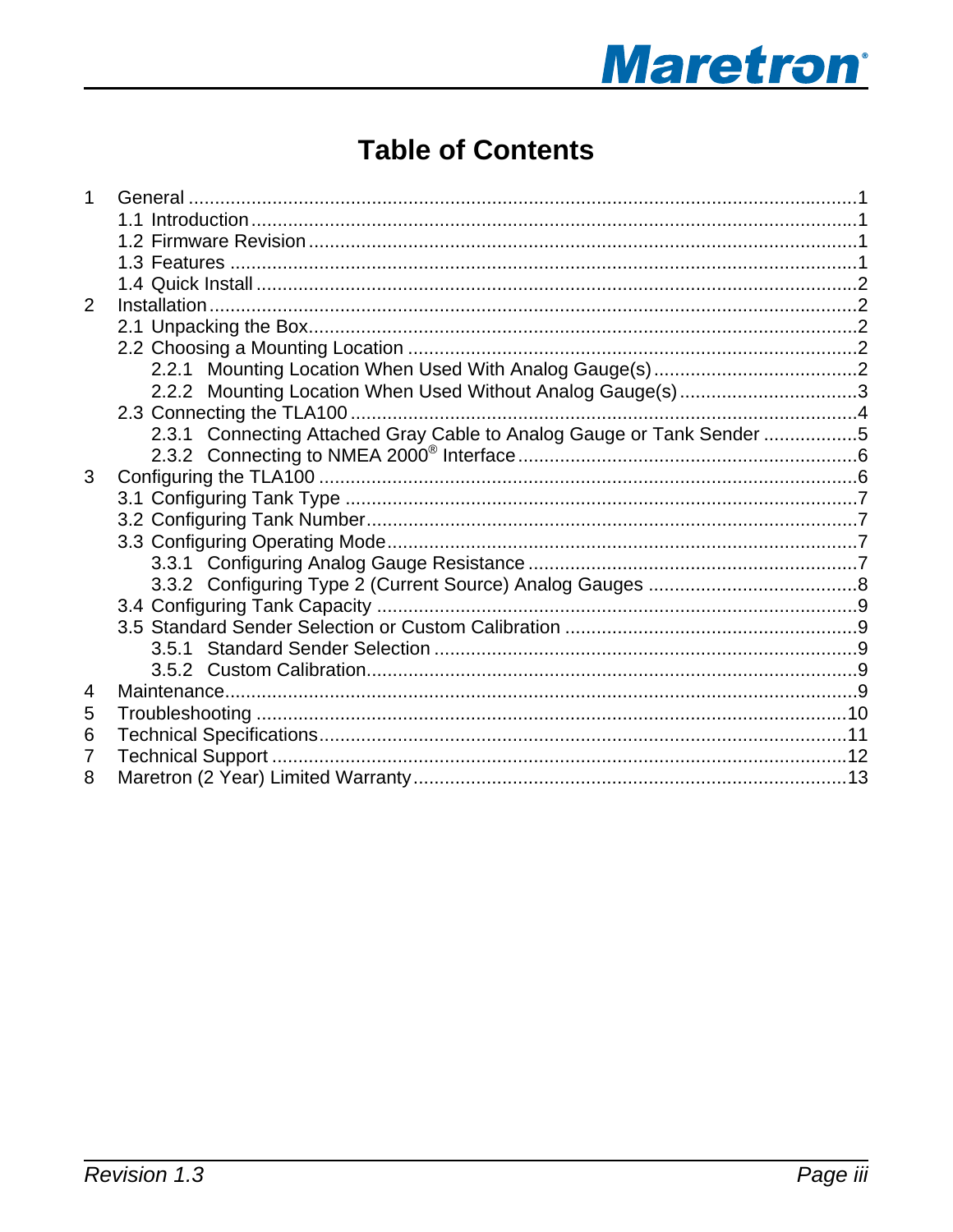# **Table of Figures**

# **List of Tables**

# **Table of Appendices**

|--|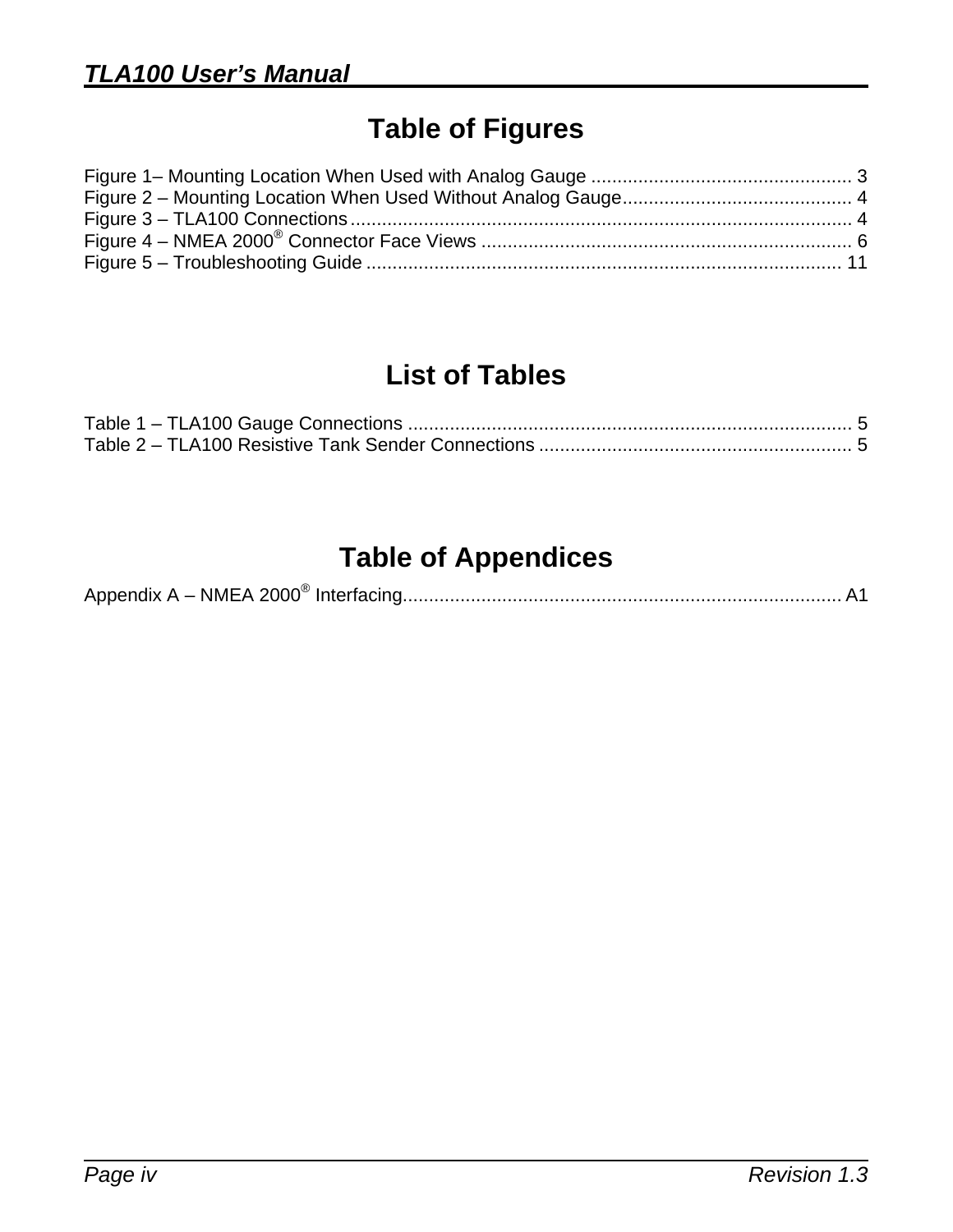

# <span id="page-4-0"></span>**1 General**

## **1.1 Introduction**

Congratulations on your purchase of the Maretron Tank Level Adapter (TLA100). Maretron has designed and built your adapter to the highest standards for years of reliable, dependable, and accurate service.

The TLA100 is used to adapt commercially available tank senders to the NMEA 2000 $^{\circ}$ network. This allows you to observe tank levels anywhere on the vessel where there is an NMEA 2000® compatible display such as the Maretron DSM200, DSM250, or computer or smartphone running Maretron's N2KView software. The TLA100 is compatible with both the American standard (240-33 ohm) and the European standard (10-180 ohm) resistive senders and in fact, the TLA100 can be calibrated for any resistive sender with resistance values between 0 and 300 ohms. Unlike most tank senders that only work with rectangular tanks, the TLA100 can be calibrated for irregular tank shapes so you know the true level of your tanks. You can also use the TLA100 with analog gauges so you don't have to get rid of existing gauges to enjoy the advantages of digitally networked information.

The Maretron TLA100 is designed to operate within the harsh demands of the marine environment. However, no piece of marine electronic equipment can function properly unless installed, calibrated, and maintained in the correct manner. Please read carefully and follow these instructions for installation, calibration, and usage of the Maretron TLA100 in order to ensure optimal performance.

### **1.2 Firmware Revision**

This manual corresponds to TLA100 firmware revision 1.5.

# **1.3 Features**

The Maretron TLA100 has the following features.

- NMEA 2000<sup>®</sup> Interface
- Adapts American standard (240-30 ohm) resistive senders to NMEA 2000<sup>®</sup> Network
- Adapts European standard (10-180 ohm) resistive senders to NMEA 2000 $^{\circ}$  Network
- Can be Calibrated for any Resistive Sender Ranging from 0-300 Ohms or 300-0 Ohms
- Accommodates Irregularly Shaped Tanks with 16 Point Calibration
- 16 Programmable Tank Types Including Fuel, Fresh Water, Waste Water, Live Well
- Programmable Tank Number(s) Up to 16 per Tank Type
- Programmable Tank Capacity
- Works Alongside of Analog Gauges
- Can be Used Standalone Without Analog Gauges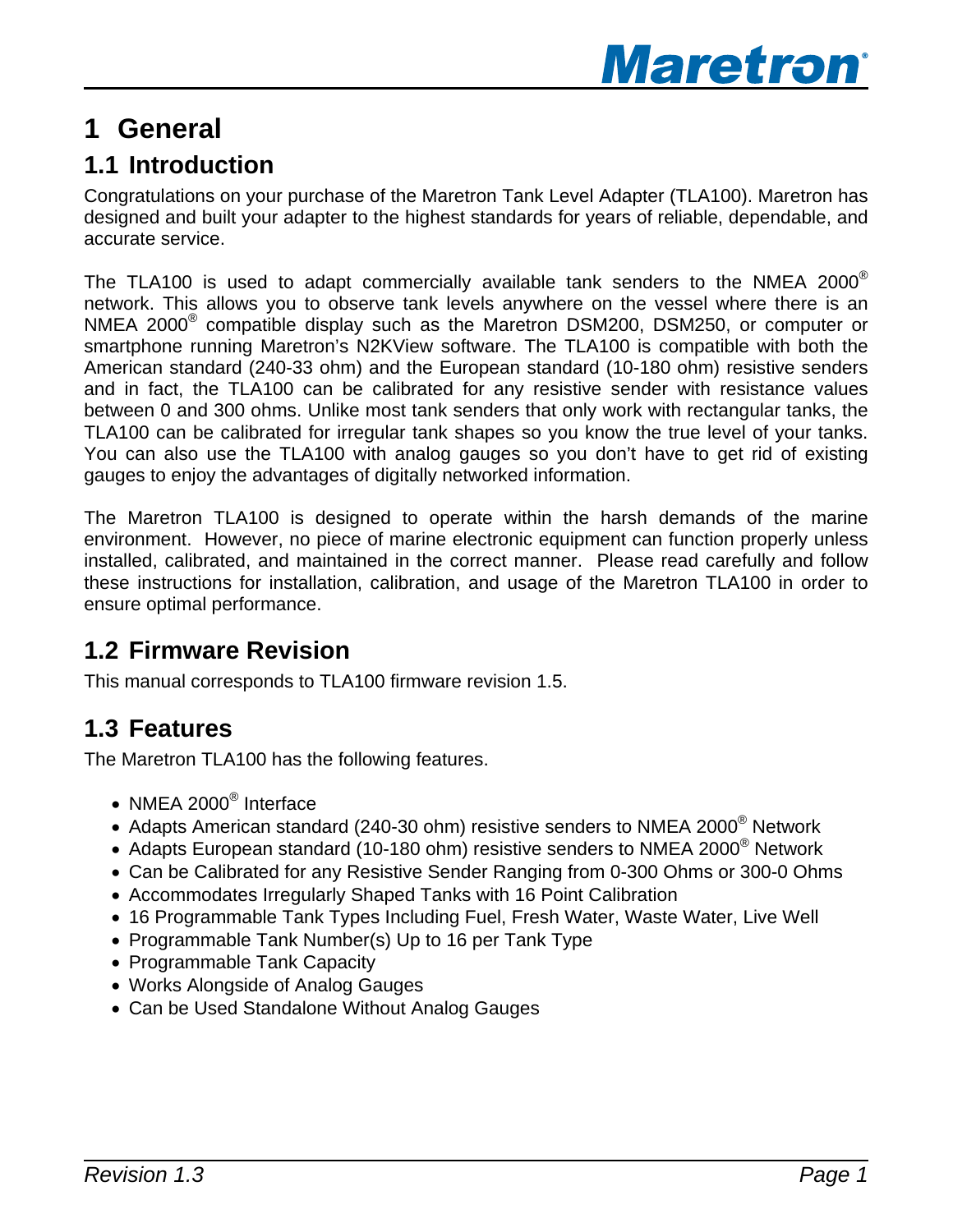# <span id="page-5-0"></span>**1.4 Quick Install**

Installing the Maretron TLA100 involves the following steps. Please refer to the individual sections for additional details.

- 1. Unpack the Box (Section [2.1\)](#page-5-1)
- 2. Choose a Mounting Location (Section [2.2](#page-5-2))
- 3. Connect the TLA100 (Section [2.3](#page-7-1))
- 4. Configure or Program the Tank Type (Section [3.1\)](#page-10-1)
- 5. Configure or Program the Tank Number (Section [3.2\)](#page-10-2)
- 6. Configure or Program the Operating Mode (Section [3.3](#page-10-3))
- 7. Configure or Program Tank Capacity (Section [3.4\)](#page-12-1)
- 8. Configure or Program the Resistive Sender type: American or European (Section [3.5.1](#page-12-2))
- 9. Optional Custom Calibration (Section [3.5.2](#page-12-3))

# **2 Installation**

## <span id="page-5-1"></span>**2.1 Unpacking the Box**

When unpacking the box containing the Maretron TLA100, you should find the following items.

- 1 TLA100 Tank Level Adapter
- 1 TLA100 User's Manual
- 1 Warranty Registration Card

If any of these items are missing or damaged, please contact Maretron.

# <span id="page-5-2"></span>**2.2 Choosing a Mounting Location**

The primary function of the TLA100 is to adapt commercially available resistive tank senders to an NMEA 2000® network so that tank level information can be viewed anywhere on the vessel where there is an NMEA 2000<sup>®</sup> compatible display. The TLA100 can be used together with an analog gauge(s) (referred to as *NMEA 2000® / Analog Gauge Mode*), or it can be used standalone to power and sense the resistive sender without an analog gauge(s) (referred to as *NMEA 2000® Mode*). If you are using the TLA100 with an analog gauge(s) then refer to Section [2.2.1](#page-5-3) for determining an appropriate mounting location and skip Section [2.2.2.](#page-6-1) If you are using the TLA100 as a standalone adapter without attaching an analog gauge, then skip Section [2.2.1](#page-5-3) and refer to Section [2.2.2](#page-6-1) for determining an appropriate mounting location. Do not use threadlocking compounds containing methacrylate ester, such as Loctite Red (271), as they will cause stress cracking of the plastic enclosure.

### <span id="page-5-3"></span>**2.2.1 Mounting Location When Used With Analog Gauge(s)**

The TLA100 has two primary connections: 1) the NMEA 2000® network connection, and 2) the analog gauge connection. Therefore, the TLA100 should be located between the NMEA 2000 $^{\circ}$ trunk line and the analog gauge(s). The reason for choosing this location is because you will be connecting some of the wires within the TLA100's permanently attached gray cable to the gauge and not the actual sender located at the tank. Maretron recommends placing the TLA100 within 15 feet of the gauge so the TLA100's permanently attached gray cable can be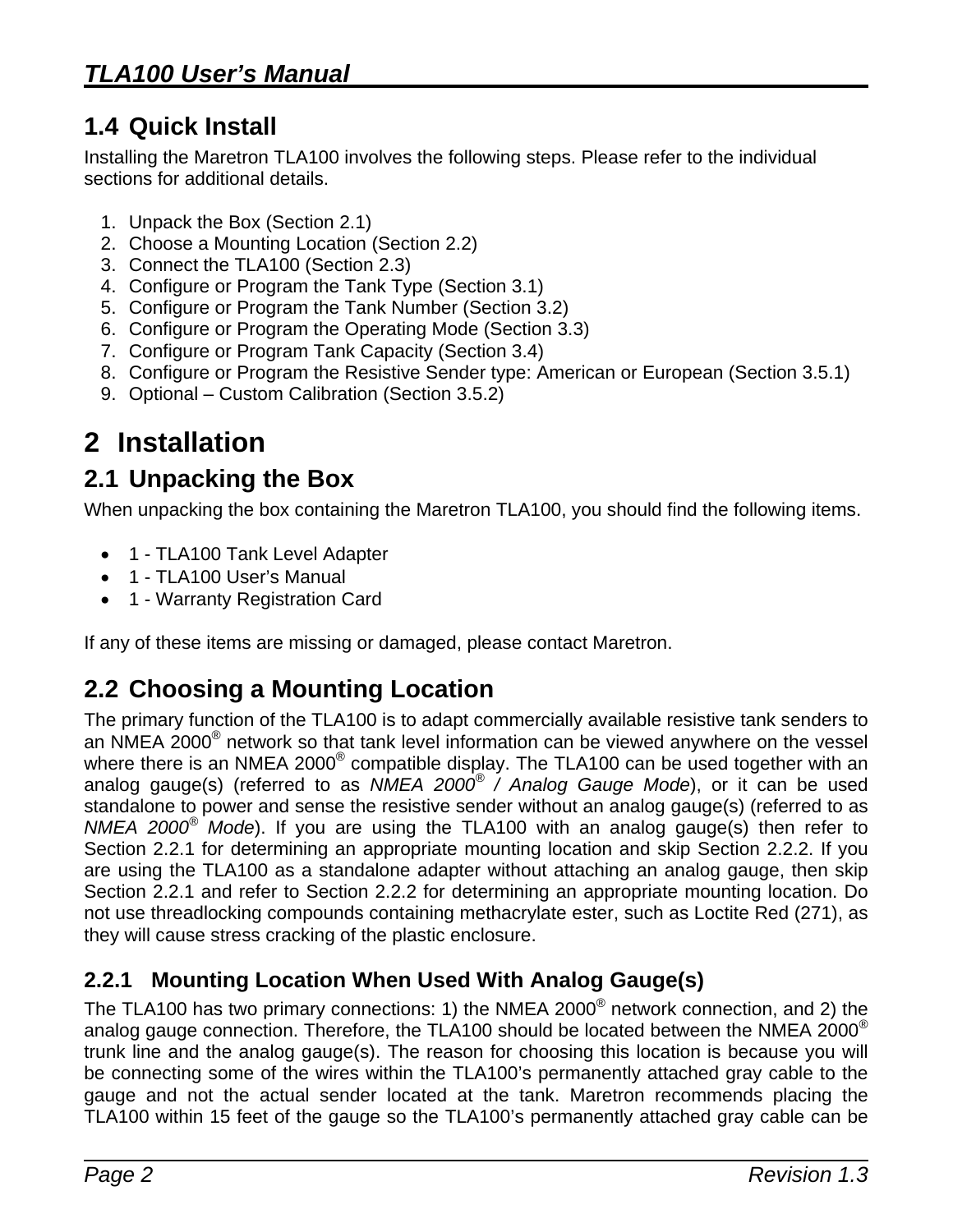

<span id="page-6-0"></span>directly connected to the gauge without any splices (see [Figure 1](#page-6-2)). You may also consider placing the TLA100 as close as possible to the NMEA 2000® trunk line so you can purchase the shortest or lowest cost NMEA 2000® drop cable. In fact, you can hook the TLA100 directly to a tee attached to the NMEA 2000<sup>®</sup> trunk so you don't have to purchase any drop cable. The actual mounting of the TLA100 is not critical and the unit can be mounted in any orientation. The TLA100, NMEA 2000 $^{\circ}$  connector, and cable are all waterproof (rated IP67 – protected against temporary immersion in water) so you can mount the unit virtually anywhere. Once you have located a suitable mounting location, you can secure the TLA100 by placing wire ties with screw eyes on the attached cables next to the TLA100.



*Figure 1– Mounting Location When Used with Analog Gauge* 

### <span id="page-6-2"></span><span id="page-6-1"></span>**2.2.2 Mounting Location When Used Without Analog Gauge(s)**

The TLA100 has two primary connections: 1) the NMEA 2000® network connection, and 2) the resistive tank sender connection. Therefore, the TLA100 should be located between the NMEA  $2000<sup>®</sup>$  trunk line and the resistive tank sender. The reason for choosing this location is because you will be connecting some of the wires within the TLA100's permanently attached gray cable to the tank sender. Maretron recommends placing the TLA100 within 15 feet of the tank sender so the gray cable can be directly attached to the sender without any splices (see [Figure 2](#page-7-2)). You may also consider placing the TLA100 as close as possible to the NMEA 2000 $^{\circ}$ trunk line so you can purchase the shortest or lowest cost NMEA 2000® drop cable. In fact, you can hook the TLA100 directly to a tee attached to the NMEA 2000<sup>®</sup> trunk so you don't have to purchase any drop cable. The actual mounting of the TLA100 is not critical and the unit can be mounted in any orientation. The TLA100, NMEA 2000® connector, and cable are all waterproof (rated IP67 – protected against temporary immersion in water) so you can mount the unit virtually anywhere. Once you have located a suitable mounting location, you can secure the TLA100 by placing wire ties with screw eyes on the attached cables near the TLA100.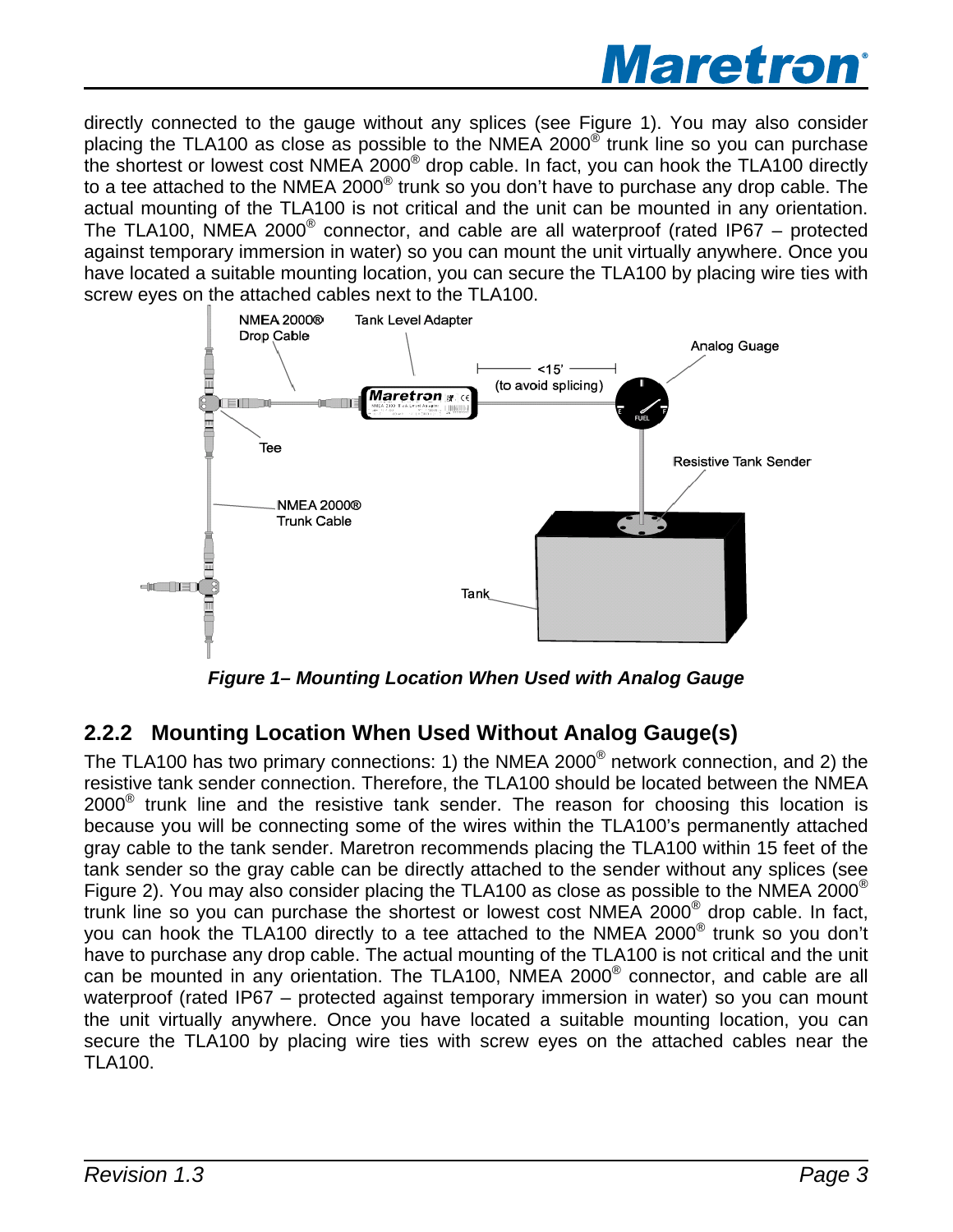<span id="page-7-0"></span>

*Figure 2 – Mounting Location When Used Without Analog Gauge* 

### <span id="page-7-2"></span><span id="page-7-1"></span>**2.3 Connecting the TLA100**

There are two connection points (see [Figure 3\)](#page-7-3) for the TLA100: 1) the permanently attached gray cable for connection to analog gauge or tank sender, and 2) the NMEA 2000® connection. Refer to Section [2.3.1](#page-8-1) for making the gauge or tank sender connection and Section [2.3.2](#page-9-1) for making NMEA 2000® connection.

*Caution: Connect the TLA100's permanently attached gray cable to the gauge or tank sender before making the connection to the NMEA 2000® network as this reduces the risk of a stray spark when working around fuel tanks.* 

<span id="page-7-3"></span>

*Figure 3 – TLA100 Connections*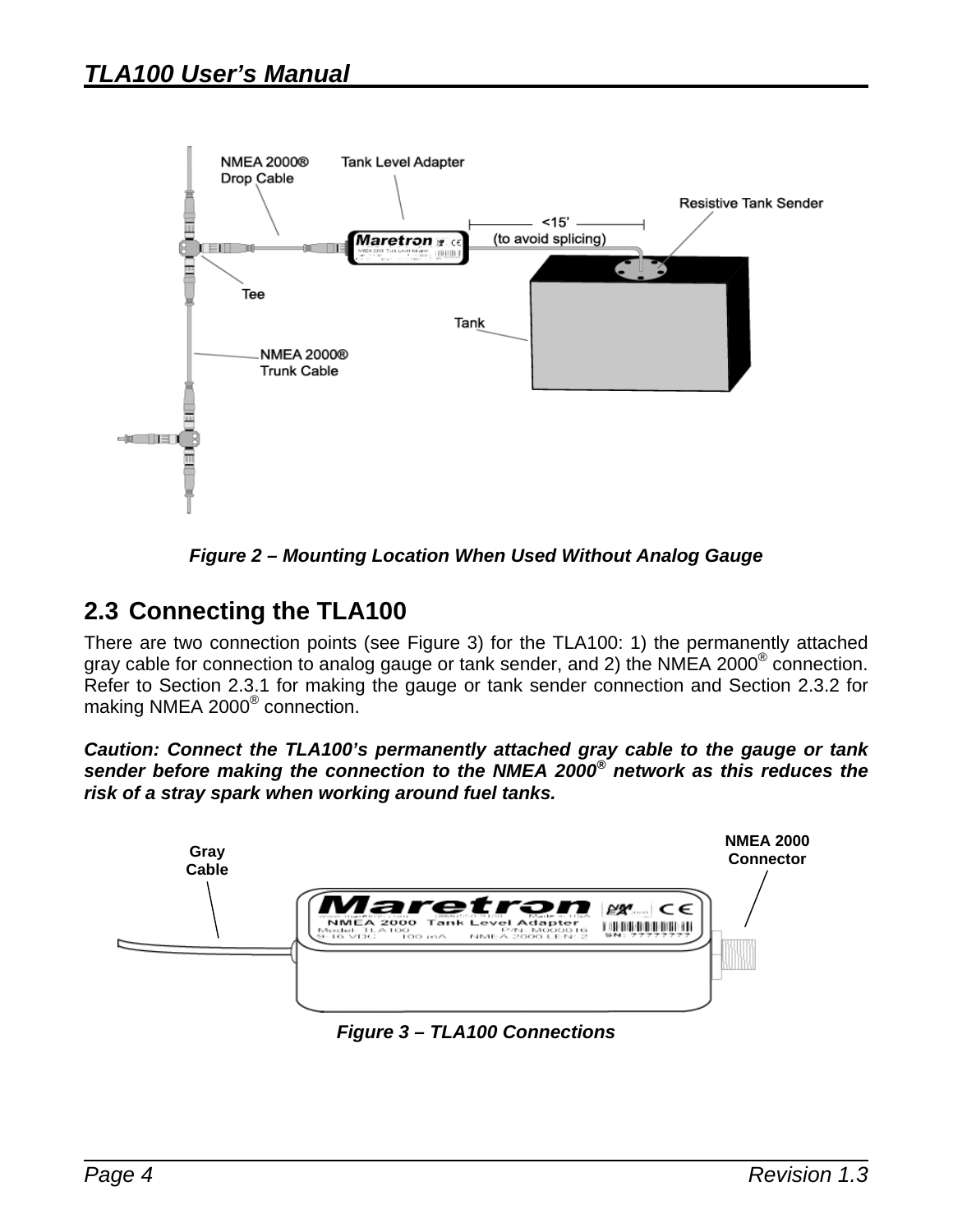

#### <span id="page-8-1"></span><span id="page-8-0"></span>**2.3.1 Connecting Attached Gray Cable to Analog Gauge or Tank Sender**

The TLA100 can be used together with an analog gauge(s) (referred to as *NMEA 2000® / Analog Gauge Mode*), or it can be used stand-alone (referred to as *NMEA 2000® Mode*) to power and sense the resistive sender without an analog gauge(s). Connecting the TLA100's attached gray cable depends on how the TLA100 will be used. If you are using the TLA100 with an analog gauge(s) then refer to Section [2.3.1.1](#page-8-2) and skip Section [2.3.1.2](#page-8-3). If you are using the TLA100 as a stand-alone adapter without attaching an analog gauge, then skip Section [2.3.1.1](#page-8-2) and refer to Section [2.3.1.2.](#page-8-3)

#### <span id="page-8-2"></span>**2.3.1.1 Connecting Attached Gray Cable to Analog Gauge**

Connecting the TLA100's permanently attached gray cable to the analog gauge does not require the removal of any wires between the gauge and the tank. All connections normally made between the gauge and tank stay in place and the TLA100 is simply connected to the terminals on the back of the gauge. Not including the gauge light connections, analog gauges have three connection points or terminals: 1) power, 2) ground, and 3) sensor. The power connection may be marked with a plus sign "+","+12V", or an "I" or "IGN", while the ground connection is usually marked with a minus sign "-", the earth ground symbol " $\frac{1}{x}$ ", or a "G" for ground, and the sensor connection is generally marked with an "S" for sensor or "G" for gauge. You might have to refer to the gauge documentation or schematic to determine the exact function of the three gauge terminals but it is important to distinguish which terminals are the power, ground, and sensor. Once you have determined the terminals on the back of the gauge, connect the wires found within the TLA100's permanently attached gray cable as shown in [Table 1](#page-8-4) using recommended wiring practices (i.e., ABYC, Coast Guard, NMEA, ISO, etc.).

| <b>Gauge Terminals</b>                    | <b>Wire Color</b> |
|-------------------------------------------|-------------------|
| Power (+, +12V, I, IGN)                   | Red               |
| Ground $(-, \stackrel{\perp}{\equiv}, G)$ | <b>Black</b>      |
| Sensor (S, G)                             | Green             |

*Table 1 – TLA100 Gauge Connections* 

#### <span id="page-8-4"></span><span id="page-8-3"></span>**2.3.1.2 Connecting Attached Gray Cable to Tank Sender**

Resistive tank senders have two terminals; 1) sensor terminal and 2) ground terminal. The sensor terminal is usually marked with an "S" for sensor or a "G" for gauge where the ground terminal is usually marked with a minus sign "-". A good way to determine which terminal is the ground is to observe which terminal is touching the metal housing; this will be the ground terminal. The sensor terminal will be insulated from the metal housing. Once you have determined the terminals on the resistive tank sender, connect the wires found within the TLA100's permanently attached gray cable as shown in [Table 2](#page-8-5) using recommended wiring practices (i.e., ABYC, Coast Guard, NMEA, ISO, etc.).

| <b>Sender Terminals</b> | <b>Wire Color</b> |
|-------------------------|-------------------|
| Sensor (S, G)           | White             |
| Ground (-)              | <b>Black</b>      |

<span id="page-8-5"></span>

|  |  |  |  |  | Table 2 - TLA100 Resistive Tank Sender Connections |
|--|--|--|--|--|----------------------------------------------------|
|--|--|--|--|--|----------------------------------------------------|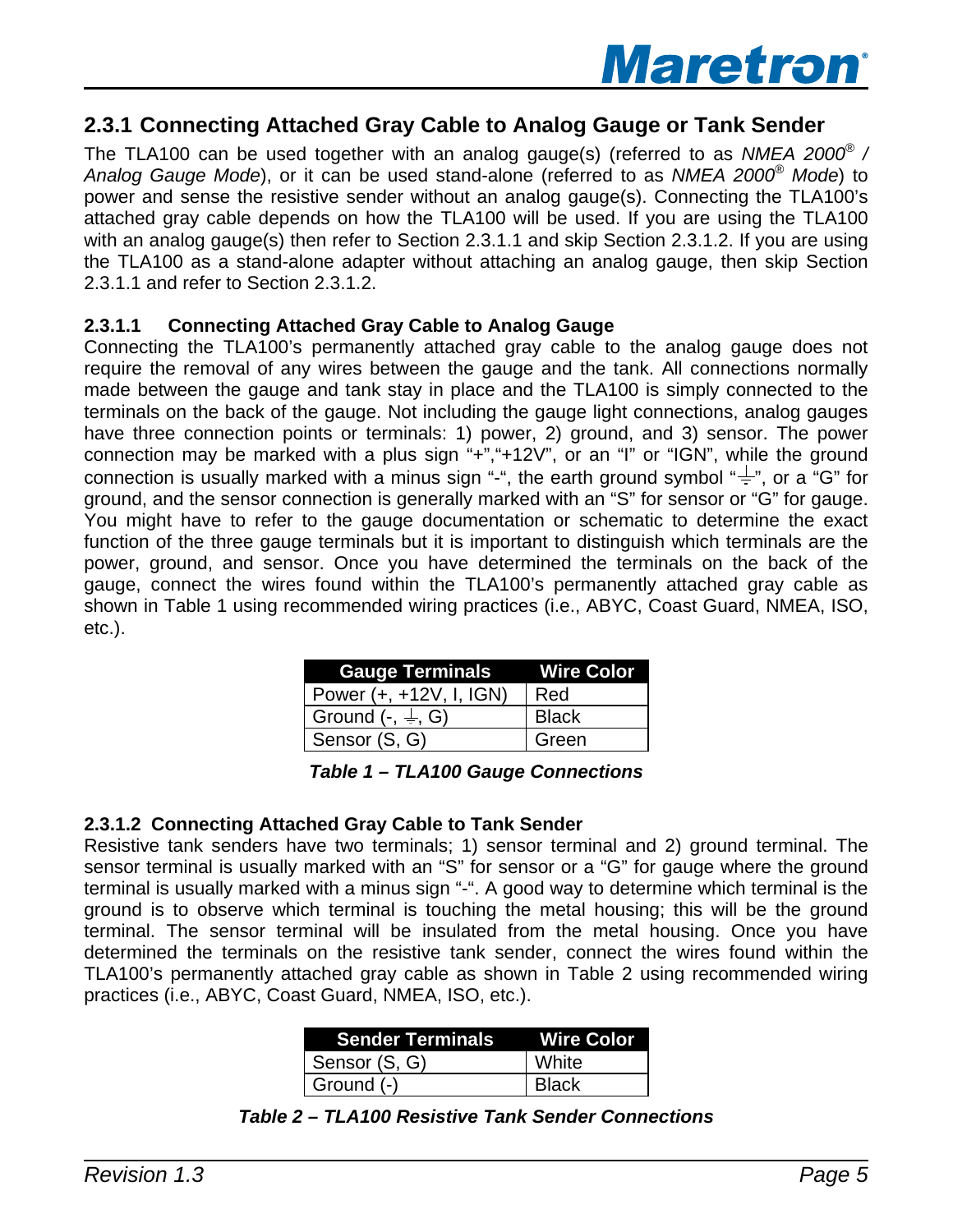# <span id="page-9-1"></span><span id="page-9-0"></span>**2.3.2 Connecting to NMEA 2000® Interface**

The Maretron TLA100 provides a connection to an NMEA 2000<sup>®</sup> interface through a five pin male connector (see [Figure 4\)](#page-9-2). You connect the TLA100 to an NMEA 2000® network using a Maretron NMEA 2000<sup>®</sup> cable (or an NMEA 2000<sup>®</sup> compatible cable) by connecting the female end of the cable to the TLA100 (note the key on the male connector and keyway on the female connector). Be sure the cable is connected securely and that the collar on the cable connector is tightened firmly. Connect the other end of the cable (male) to the NMEA 2000 $^{\circ}$  network in the same manner. The TLA100 is designed such that you can plug or unplug it from an NMEA 2000<sup>®</sup> network while the power to the network is connected or disconnected. Please follow recommended practices for installing NMEA 2000® network products.



*Figure 4 – NMEA 2000® Connector Face Views* 

# <span id="page-9-2"></span>**3 Configuring the TLA100**

The TLA100 has several configurable parameters, which are shown below including the default values. If you are not using the default values, then you will need to refer to the corresponding section for configuring the TLA100 appropriately.

- 1. Tank Type Default is Fuel (Section [3.1\)](#page-10-1)
- 2. Tank Number Default is Tank 0 (Section [3.2](#page-10-2))
- 3. Operating Mode Default is *NMEA 2000® Mode* (Section [3.3\)](#page-10-3)
- 4. Tank Capacity Default is No Tank Capacity Transmitted (Section [3.4](#page-12-1))
- 5. Resistive Sender Default is American standard (Section [3.5](#page-12-4))

In addition to configurable parameters, the TLA100 can be calibrated for standard resistive senders (i.e., American standard 240-30 ohm, European standard 10-180 ohms), the TLA100 can be calibrated for non-standard resistive senders (i.e., any resistance between 0 and 300 or 300 and 0 ohms), or the TLA100 can be custom calibrated for any shape tank. Refer to Section [3.5](#page-12-4) for choosing a standard type resistive sender or custom calibrating the TLA100.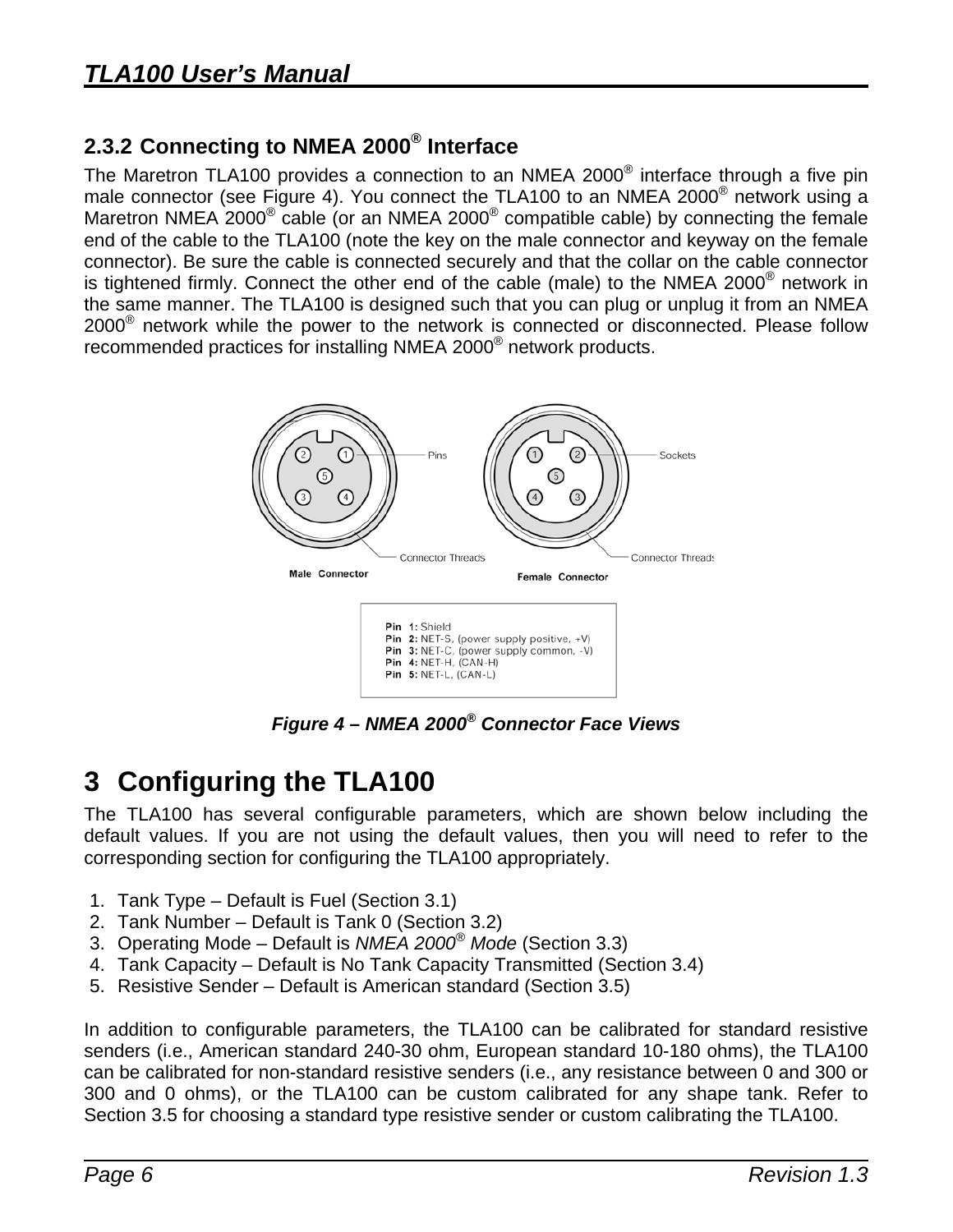

## <span id="page-10-1"></span><span id="page-10-0"></span>**3.1 Configuring Tank Type**

As shipped from the factory, the TLA100 transmits the tank type as "Fuel. You can reconfigure the TLA100 for any of these tank types:

- 1. Fuel
- 2. Fresh Water
- 3. Waste Water
- 4. Live Well
- 5. Oil
- 6. Black Water

### <span id="page-10-2"></span>**3.2 Configuring Tank Number**

As shipped from the factory, the TLA100 transmits the Tank Number as "0". The TLA100 supports up to sixteen tanks (0 through 15) for a given type of tank, which means you can monitor up to 16 separate fuel tanks or 16 separate fresh water tanks. The TLA100 is configured or programmed by choosing a TLA100 tank number using a display product such as the Maretron DSM200, DSM250, or Maretron's N2KAnalyzer software. Refer to the user's manual of the display or software for configuring the TLA100 as the manual provides detailed instruction on configuration procedures.

### <span id="page-10-3"></span>**3.3 Configuring Operating Mode**

The TLA100 operates in one of three modes: 1) *NMEA 2000® Mode*, or 2) *NMEA 2000® / Analog Gauge Mode*, or *NMEA 2000®/Type 2 Analog Gauge Mode*. You configure or place the TLA100 into *NMEA 2000® Mode* when you are connecting the TLA100 directly to the resistive tank sender (see [Figure 2\)](#page-7-2) and you are not using an analog gauge. In *NMEA 2000® Mode*, the TLA100 supplies an electrical current to the resistive tank sender and monitors the changing voltage as the tank is filled or emptied. Whenever the TLA100 is used together with an analog dual-coil gauge, then you configure or place the TLA100 into *NMEA 2000® / Analog Gauge Mode*. In this mode, the analog gauge supplies the electrical current to the resistive tank sender while the TLA100 monitors the changing voltage. Placing the TLA100 into *NMEA 2000® / Analog Gauge Mode* requires you to configure or program the TLA100 with the analog gauge's resistances, which are described in Section [3.3.1](#page-10-4). Whenever the TLA is used together with an analog current-source gauge (such as some Faria gauges), then you configure of place the TLA100 into *NMEA 2000® / Type 2 Analog Gauge Mode.* Placing the TLA100 into *NMEA 2000® / Type 2 Analog Gauge Mode* requires you to configure or program the TLA100 with the amount of current sourced buy the gauge, which is described in Section ??. You can configure or program a TLA100 operating mode through a display product such as the Maretron DSM200 or DSM250, or Maretron N2KAnalyzer software. Refer to the user's manual for configuring the TLA100 as the manual provides detailed instruction on configuration procedures.

#### <span id="page-10-4"></span>**3.3.1 Configuring Analog Gauge Resistance**

If you are using the TLA100 in the *NMEA 2000® / Analog Gauge Mode*, then two different analog gauge resistances need to be measured and programmed into the TLA100. You will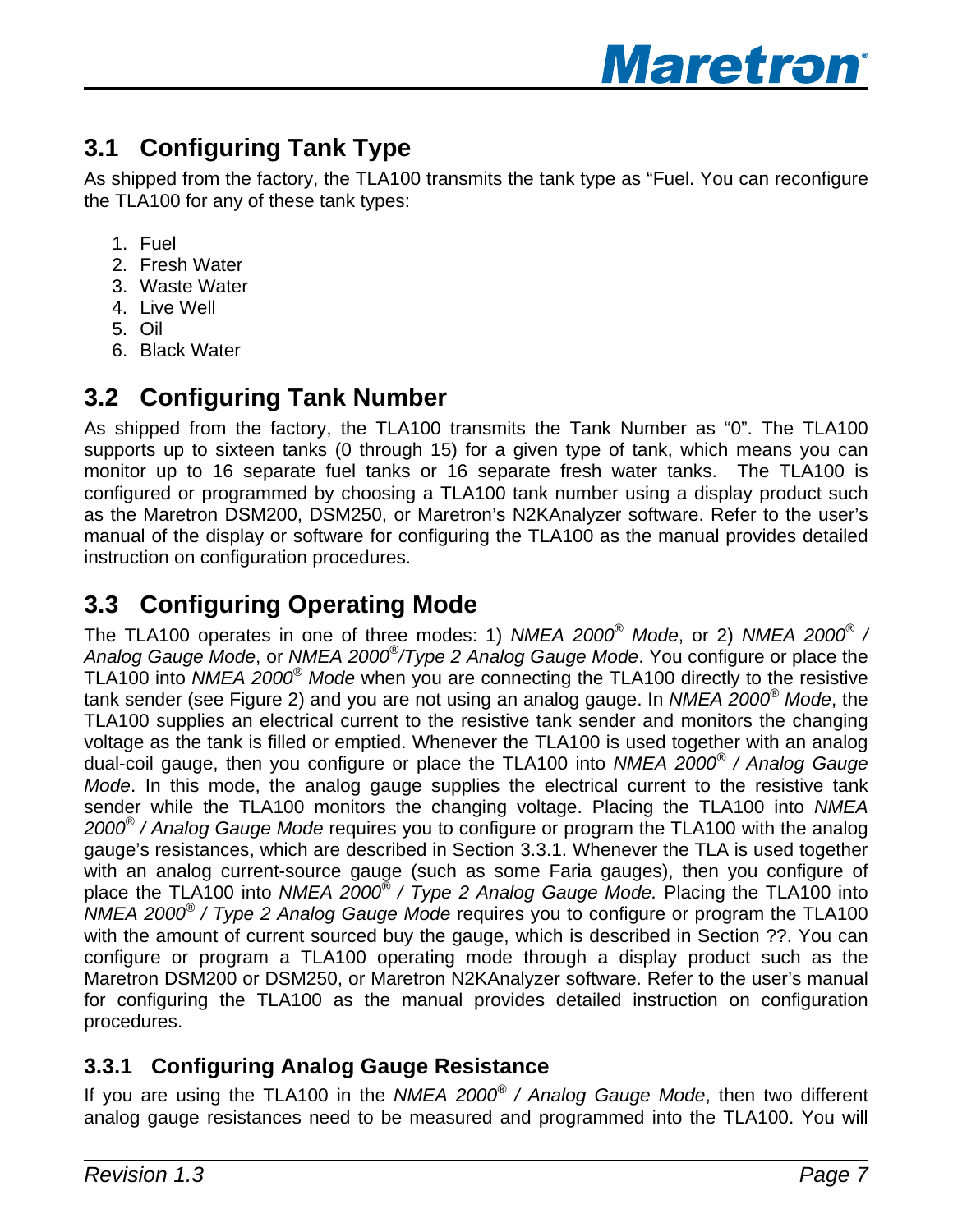### <span id="page-11-0"></span>*TLA100 User's Manual*

need an ohmmeter to make the two resistive measurements, which are 1) power terminal to sensor terminal resistance measurement (see Section [3.3.1.1\)](#page-11-1), and 2) ground terminal to sensor terminal resistance measurement (see Section [3.3.1.2\)](#page-11-2). Once you have made these measurements, you can enter the TLA100 gauge resistances through a display product such as the Maretron DSM200. Refer to the user's manual for configuring the TLA100 as the manual provides detailed instruction on configuration procedures.

#### <span id="page-11-1"></span>**3.3.1.1 Power Terminal to Sensor Terminal Resistance Measurement**

The first resistance measurement is between the power terminal and the sensor terminal found on the back of the gauge. Before making the measurement, disconnect the power, ground, and sensor wires from the gauge. Then, measure and record the resistance between the power terminal and the sensor terminal (see Section [2.3.1.1](#page-8-2) for help in determining which terminal is which). Make sure to adjust the ohmmeter scale to give you whole numbers without over ranging (sometimes indicated by blinking display or a 1 in the far left hand digit position). If you see only numbers right of the decimal point, keep adjusting the scale down (usually the highest ohm scale is indicated by a capital M for mega-ohms or  $10^6$  ohms while the next lower scale is indicated with a capital K for kilo-ohms or  $10^3$  ohms). Typical resistance values between the power terminal and the sensor terminal are between 100 and 200 ohms so you should be able to use the 200-ohm scale.

#### <span id="page-11-2"></span>**3.3.1.2 Ground Terminal to Sensor Terminal Resistance Measurement**

The second resistance measurement is between the ground terminal and the sensor terminal found on the back of the gauge. Before making the measurement, disconnect the power, ground, and sensor wires from the gauge. Then, measure and record the resistance between the ground terminal and the sensor terminal (see Section [2.3.1.1](#page-8-2) for help in determining which terminal is which). Typical resistance values between the ground terminal and the sensor terminal are between 100 and 400 ohms, however, some gauges have very high resistance (i.e., greater than 1000 ohms). A resistance value over 1000 ohms generally indicates a low cost, low accuracy gauge (i.e., gauge reading changes with battery voltage even though fluid level is not changing). If the resistance measurement is above 1000 ohms, don't worry about recording the exact reading, as the maximum programmable value in the TLA100 is 3000 ohms. Maretron recommends that you custom calibrate (see Section [3.5.2](#page-12-3)) your system whenever you are using a gauge with a reading of 3000 ohms or more. Also, you must be aware that these inexpensive gauges won't necessarily agree with the digital data available on the NMEA 2000<sup>®</sup> network as the gauges tend to be inaccurate.

### **3.3.2 Configuring Type 2 (Current Source) Analog Gauges**

These gauges generally have a positive (supply voltage connection and a sender connection). To make this measurement, supply power to the gauge and then connect an ammeter between the sender terminal of the gauge and ground (this current may be in the tens or hundreds of milliamperes, so be sure and set the ammeter to the correct current range). The amount of current indicated on the ammeter is the value of the current source that should be programmed into the TLA100.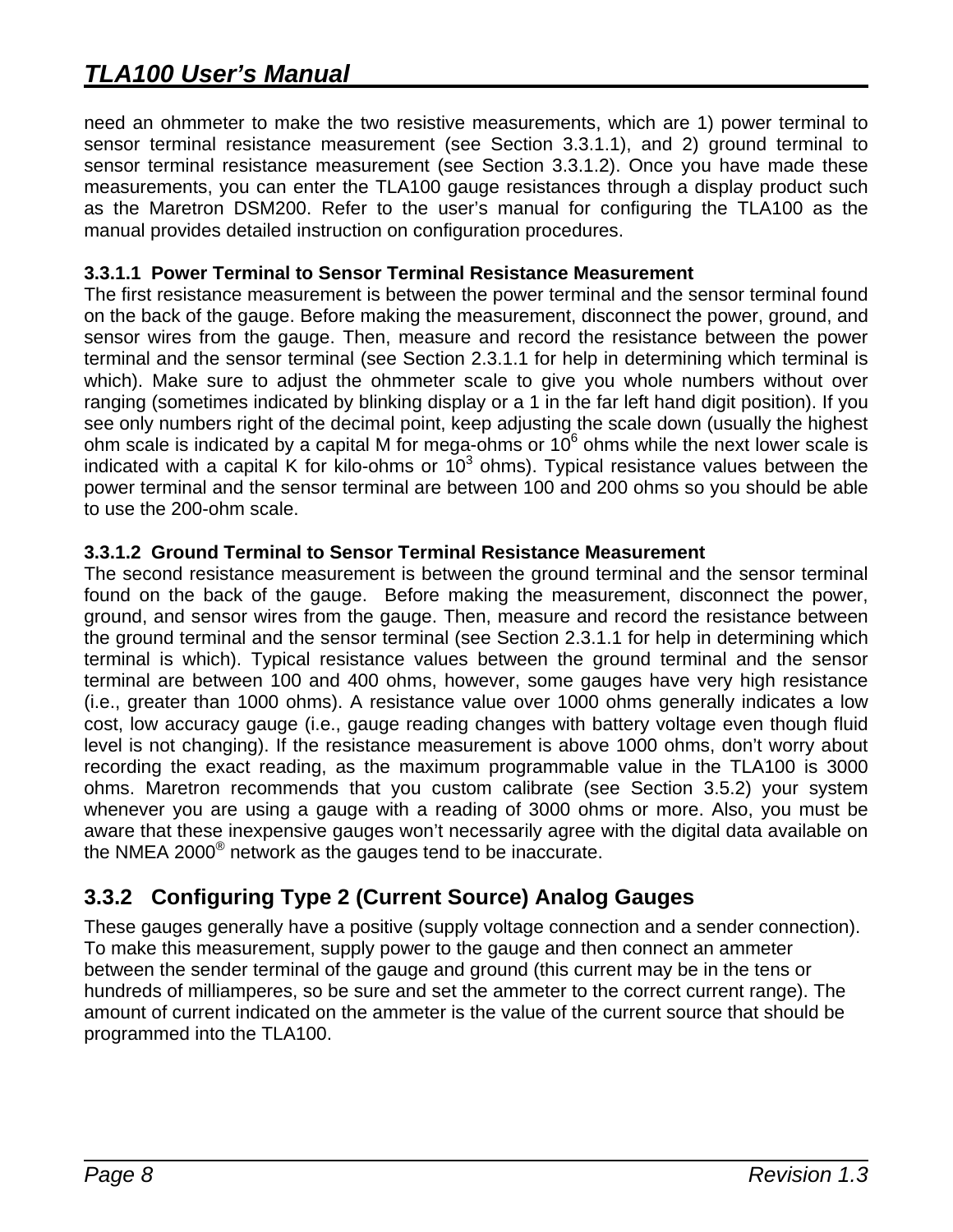

### <span id="page-12-1"></span><span id="page-12-0"></span>**3.4 Configuring Tank Capacity**

In addition to indicating the fluid level within a tank, the TLA100 also has the ability to be configured or programmed with the attached tank's capacity. This way, you will be able to view the tank's capacity as well as the amount of fuel remaining anywhere on the vessel where there is an NMEA 2000® compatible display. It is not required, but you can enter the TLA100 tank capacity using a display product such as the Maretron DSM200. Refer to the user's manual for configuring the TLA100 as the manual provides detailed instruction on configuration procedures.

### <span id="page-12-4"></span>**3.5 Standard Sender Selection or Custom Calibration**

The TLA100 is capable of accepting standard resistive values (see Section [3.5.1\)](#page-12-2) or it can be calibrated for any resistance range between 0 and 300 or 300 and 0 ohms using the custom calibration procedure (see Section [3.5.2\)](#page-12-3). In addition, the TLA100 can be calibrated for nonrectangular tank shapes for any resistive tank sender having resistance values from 0 to 300 ohms (see Section [3.5.2](#page-12-3)).

### <span id="page-12-2"></span>**3.5.1 Standard Sender Selection**

The TLA100 can be used with standard resistive tank senders such as the American Standard (240-30 ohms) or the European Standard (10-180 ohms). You can select which type of sender is attached to the TLA100 using a display product such as the Maretron DSM200. Refer to the user's manual for configuring the TLA100 as the manual provides detailed instruction on configuration procedures.

### <span id="page-12-3"></span>**3.5.2 Custom Calibration**

The TLA100 can be custom calibrated for one of several reasons:

- 1. A non-standard resistive tank sender is being used,
- 2. A standard resistive tank sender is used, but maximum accuracy is desired,
- 3. The tank shape is irregular or non-rectangular.

Regardless of the reason for custom calibrating the TLA100, you can calibrate the TLA100 using a display product such as the Maretron DSM200. Refer to the user's manual of the particular product that will be used for configuring the TLA100 as these manuals provide detailed instruction on configuration procedures.

# **4 Maintenance**

Regular maintenance is not required, however, an occasional inspection will ensure continued proper operation of the Maretron TLA100. Perform the following tasks periodically:

- Clean the unit with a soft cloth. Do not use chemical cleaners as they may remove paint or markings or may corrode the DCR100 enclosure or seals. Do not use any cleaners containing acetone, as they will deteriorate the plastic enclosure.
- Ensure that the unit is mounted securely and cannot be moved relative to the mounting surface. If the unit is loose, tighten the screws holding the cable ties.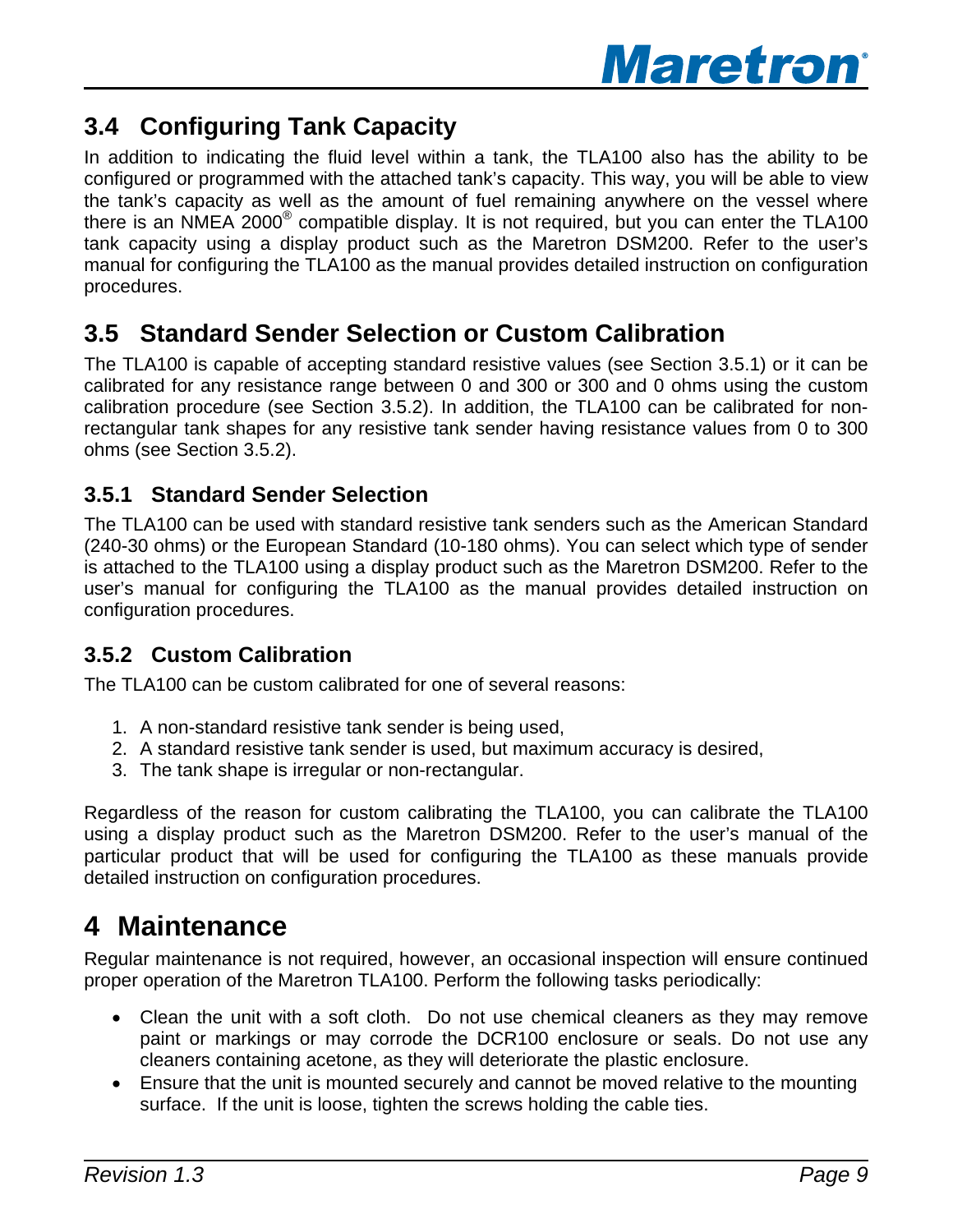<span id="page-13-0"></span>• Check the security of the cables connected to the NMEA 2000<sup>®</sup> interface and the connections to the gauge or sender and tighten if necessary.

# **5 Troubleshooting**

If you notice unexpected operation of the Maretron TLA100, follow the troubleshooting procedures in this section to remedy simple problems.

| <b>Symptom</b>  | <b>Troubleshooting Procedure</b>                                                                                                                         |  |
|-----------------|----------------------------------------------------------------------------------------------------------------------------------------------------------|--|
| No tank level   | 1. If operating in the NMEA 2000 <sup>®</sup> Mode, check the connections to the                                                                         |  |
| output          | NMEA 2000 $^{\circ}$ interface (see Section 2.3.2) and/or the connection to the<br>resistive tank sender (see Section 2.3.1.2) and tighten if necessary. |  |
|                 | 2. If operating in the NMEA 2000 <sup>®</sup> / Analog Gauge Mode, then check the                                                                        |  |
|                 | connections to the NMEA 2000 <sup>®</sup> interface (see Section 2.3.2) and/or                                                                           |  |
|                 | the connection to the analog gauge (see Section 2.3.1.1) and tighten if                                                                                  |  |
|                 | necessary.                                                                                                                                               |  |
|                 | 3. Ensure that power is supplied to the NMEA 2000 <sup>®</sup> network. Proper                                                                           |  |
|                 | network power can be checked by measuring the voltage at an open<br>tee between NET-S and NET-C. The voltage should be between 9 and                     |  |
|                 | 16 volts.                                                                                                                                                |  |
|                 | 4. Ensure that both trunk line terminators are in place. Proper network                                                                                  |  |
|                 | termination can be checked by removing network power and                                                                                                 |  |
|                 | measuring the resistance at an open tee between NET-L and NET-H                                                                                          |  |
|                 | signals. The resistance should read approximately 60 ohms (two 120                                                                                       |  |
| Inaccurate tank | ohm terminators in parallel equals 60 ohms).<br>Remember, the accuracy of most analog gauges/resistive tank<br>1.                                        |  |
| level output    | senders is at best plus or minus 10%. The inaccuracies are due to                                                                                        |  |
|                 | both the analog gauge and the resistive tank senders. Although the                                                                                       |  |
|                 | TLA100 is a precision instrument, it is only as good as the resistive                                                                                    |  |
|                 | sender, which may not be as accurate as you like. Avoid low cost                                                                                         |  |
|                 | resistive tank senders if you desire good accuracy.<br>2. If using a standard resistive tank sender (American standard 240-30                            |  |
|                 | ohm, European standard 10-180 ohms), make sure you have correctly                                                                                        |  |
|                 | configured the TLA100 for the appropriate standard (see Section                                                                                          |  |
|                 | $3.5.1$ ).                                                                                                                                               |  |
|                 | 3. If using a standard resistive tank sender (i.e., American or European),                                                                               |  |
|                 | you may want to consider custom calibration (see Section 3.5.2). The<br>standard sensor values assume that your tank is empty when the float             |  |
|                 | is bottomed out (i.e., one end of the resistive range) and that the tank                                                                                 |  |
|                 | is full when the float is all the way up (i.e., the other end of the resistive                                                                           |  |
|                 | range), which may not be the case if, for example, the tank drain is                                                                                     |  |
|                 | above the bottom of the tank. Custom calibration will use actual                                                                                         |  |
|                 | minimum and maximum resistive values instead of assuming that the<br>tank is full and empty at the standard resistive extremes.                          |  |
|                 | 4. If using custom calibration, re-calibrate the TLA100 (see Section                                                                                     |  |
|                 | $3.5.2$ ).                                                                                                                                               |  |
|                 | If operating in the NMEA 2000 <sup>®</sup> / Analog Gauge Mode, ensure correct<br>5.                                                                     |  |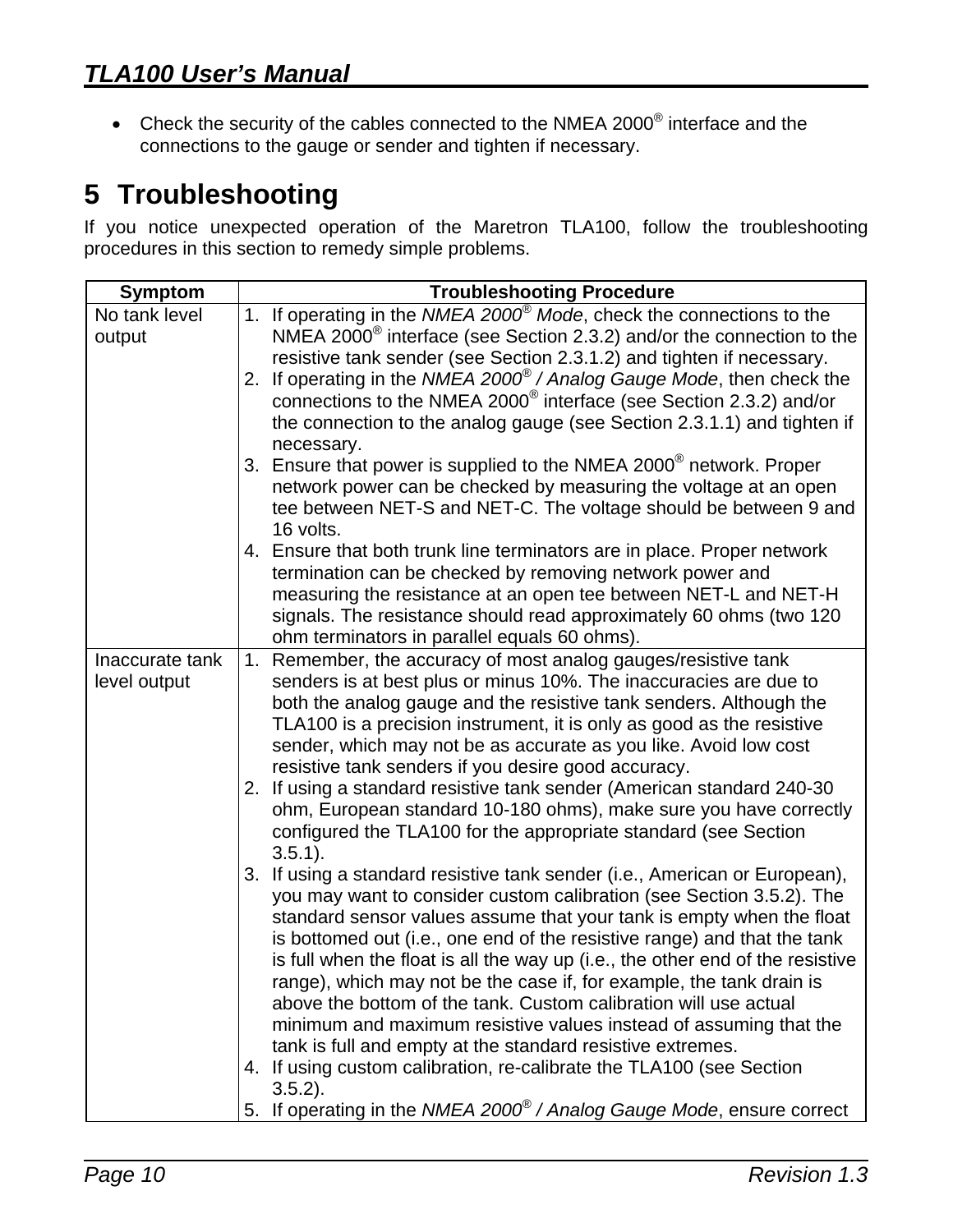

<span id="page-14-0"></span>

| <b>Symptom</b> | <b>Troubleshooting Procedure</b>                                 |  |  |  |  |
|----------------|------------------------------------------------------------------|--|--|--|--|
|                | analog gauge resistive values have been configured or programmed |  |  |  |  |
|                | into the TLA100 (see Section 3.3.1)                              |  |  |  |  |

#### *Figure 5 – Troubleshooting Guide*

If these steps do not solve your problem, please contact Maretron Technical Support (refer to Section [7](#page-15-1) for contact information).

# **6 Technical Specifications**

#### **Specifications**

| <b>Parameter</b>                 | Value       | <b>Comment</b>                                           |
|----------------------------------|-------------|----------------------------------------------------------|
| Accuracy                         | $+/-2%$     | Does Not Include Inaccuracies of Analog Gauge or Sender  |
| <b>Resolution</b>                | $+/-1\%$    | Worst Case (Resolution Better at High Resistance Values) |
| Number of Tank Types             | 254         | Fuel, Fresh Water, Waste Water, Live Well, Oil, etc.     |
| Number of Tanks per Tank Type    | 16          | 16 Tanks per Tank Type Numbered 0-15                     |
| <b>American Standard Senders</b> | 240-30 ohms | Standard Sender Types are User Selectable                |
| European Standard Senders        | 10-180 ohms | Standard Sender Types are User Selectable                |
| Calibration Resistance Range     | 0-300 ohms  | Non-Standard Sender Calibration                          |
| Support for Irregularly Shaped   | Yes.        | Can be Calibrated for any Shape Tank                     |
| Tanks                            |             |                                                          |
| Programmable Tank Capacity       | Yes.        | Allows Displays to Calculate Amount Remaining            |
| Analog Gauge Support             | Yes         | Can be Used With or Without Analog Gauges                |

#### **Certifications**

| <b>Parameter</b>                                               | <b>Comment</b>                |
|----------------------------------------------------------------|-------------------------------|
| <b>NMEA 2000</b>                                               | lLevel B+                     |
| Maritime Navigation and Radiocommunication Equipment & Systems | lTested to IEC 60945          |
| <b>FCC and CE Mark</b>                                         | Electromagnetic Compatibility |

# **NMEA 2000**® **Parameter Group Numbers (PGNs) - See Appendix A for Details**

| <b>Description</b>         | PGN#   | <b>PGN Name</b>                        | <b>Default Rate</b> |
|----------------------------|--------|----------------------------------------|---------------------|
| Periodic Data PGNs         | 127250 | <b>Fluid Level</b>                     | 0.4 Times/Second    |
| Response to Requested PGNs | 126464 | <b>PGN List (Transmit and Receive)</b> | N/A                 |
|                            | 126996 | <b>Product Information</b>             | N/A                 |
|                            | 126998 | Configuration Information              | N/A                 |
| Protocol PGNs              | 059392 | <b>ISO Acknowledge</b>                 | N/A                 |
|                            | 059904 | <b>ISO Request</b>                     | N/A                 |
|                            | 060928 | IISO Address Claim                     | N/A                 |
|                            | 065240 | <b>ISO Address Command</b>             | N/A                 |
|                            | 126206 | <b>NMEA</b>                            | N/A                 |

#### **Electrical**

| <b>Parameter</b>                  | Value         | <b>Comment</b>                          |
|-----------------------------------|---------------|-----------------------------------------|
| <b>Operating Voltage</b>          | 9 to 16 Volts | <b>DC</b> Voltage                       |
| Power Consumption                 | $<$ 100 $mA$  | Average Current Drain                   |
| Load Equivalence Number (LEN)     |               | $NMEA 2000^{\circ}$ Spec. (1LEN = 50mA) |
| <b>Reverse Battery Protection</b> | Yes           | Indefinitely                            |
| Load Dump Protection              | Yes           | Energy Rated per SAE J1113              |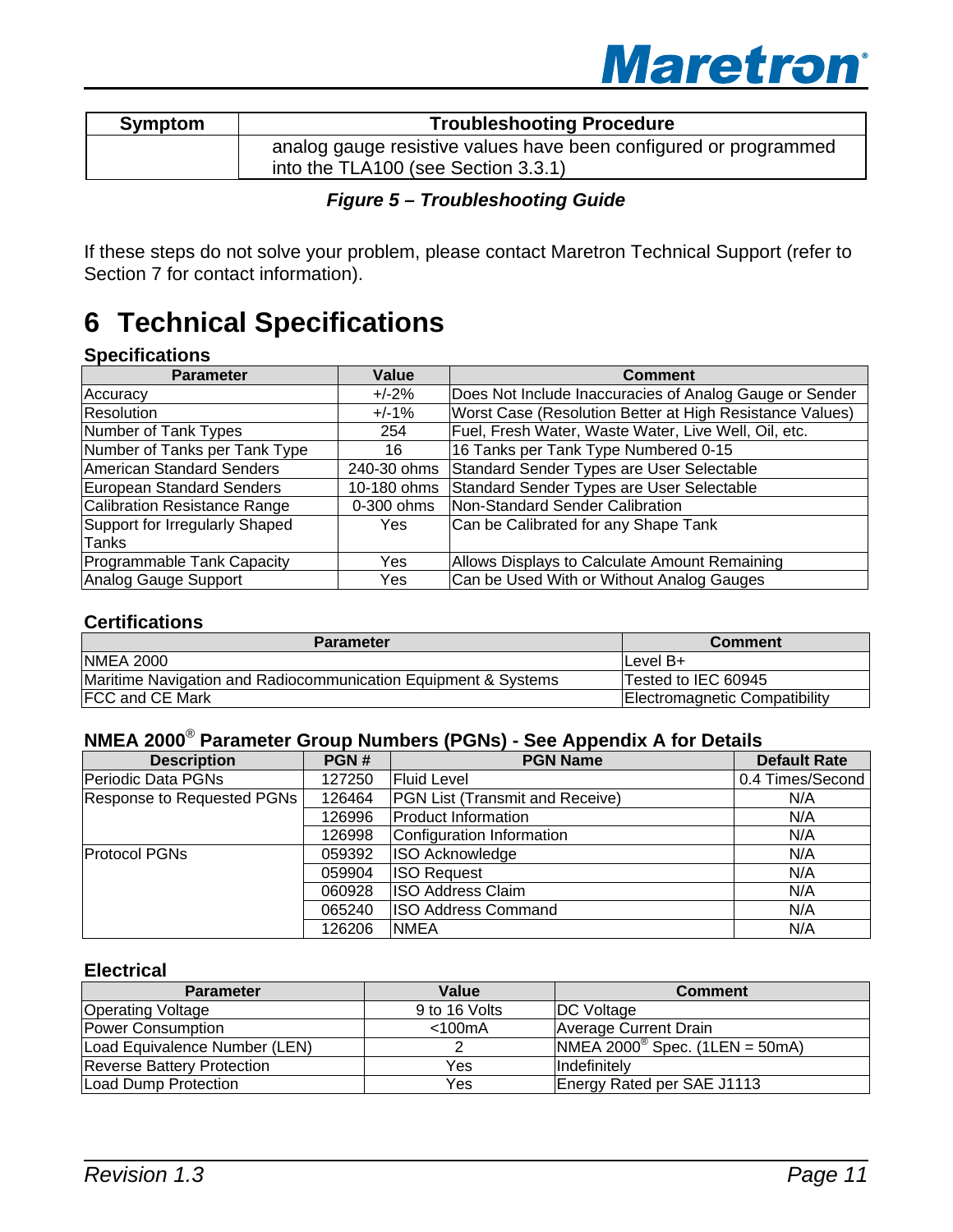### <span id="page-15-0"></span>*TLA100 User's Manual*

#### **Mechanical**

| <b>Parameter</b> | Value                        | <b>Comment</b>                                     |
|------------------|------------------------------|----------------------------------------------------|
| Size             | $3.9$ "" x $1.2$ " x $1.0$ " | Excluding NMEA 2000 <sup>®</sup> Connector & Cable |
| Weight           | 9 oz.                        |                                                    |
| Mounting         | Any Orientation              |                                                    |

#### **Environmental**

| <b>Parameter</b>              | Value                                                                  |
|-------------------------------|------------------------------------------------------------------------|
| IEC 60954 Classification      | Exposed                                                                |
| Degree of Protection          | IP <sub>67</sub>                                                       |
| <b>Operating Temperature</b>  | -25 $\mathrm{^{\circ}C}$ to 55 $\mathrm{^{\circ}C}$                    |
| Storage Temperature           | -40 $^{\circ}$ C to 70 $^{\circ}$ C                                    |
| <b>Relative Humidity</b>      | 93%RH @40° per IEC60945-8.2                                            |
| Vibration                     | 2-13.2Hz @ ±1mm, 13.2-100Hz @ 7m/s2 per IEC 60945-8.7                  |
| Rain and Spray                | 12.5mm Nozzle @ 100liters/min from 3m for 30min per IEC 60945-8.8      |
| Solar Radiation               | Ultraviolet B, A, Visible, and Infrared per IEC 60945-8.10             |
| Corrosion (Salt Mist)         | 4 times 7days @ 40°C, 95%RH after 2 hour Salt Spray Per IEC 60945-8.12 |
| <b>Electromagnet Emission</b> | Conducted and Radiated Emission per IEC 60945-9                        |
| Electromagnetic Immunity      | Conducted, Radiated, Supply, and ESD per IEC 60945-10                  |
| <b>Safety Precautions</b>     | Dangerous Voltage, Electromagnetic Radio Frequency per IEC 60945-12    |

# <span id="page-15-1"></span>**7 Technical Support**

If you require technical support for Maretron products, you can reach us in one of the following ways:

|                 | Telephone: 1-866-550-9100             |
|-----------------|---------------------------------------|
|                 | Fax: 1-602-861-1777                   |
| E-mail:         | support@maretron.com                  |
| World Wide Web: | http://www.maretron.com               |
|                 | Mail: Maretron, LLC                   |
|                 | <b>Attn: Technical Support</b>        |
|                 | 9034 N. 23 <sup>rd</sup> Ave Suite 13 |
|                 | Phoenix, AZ 85021 USA                 |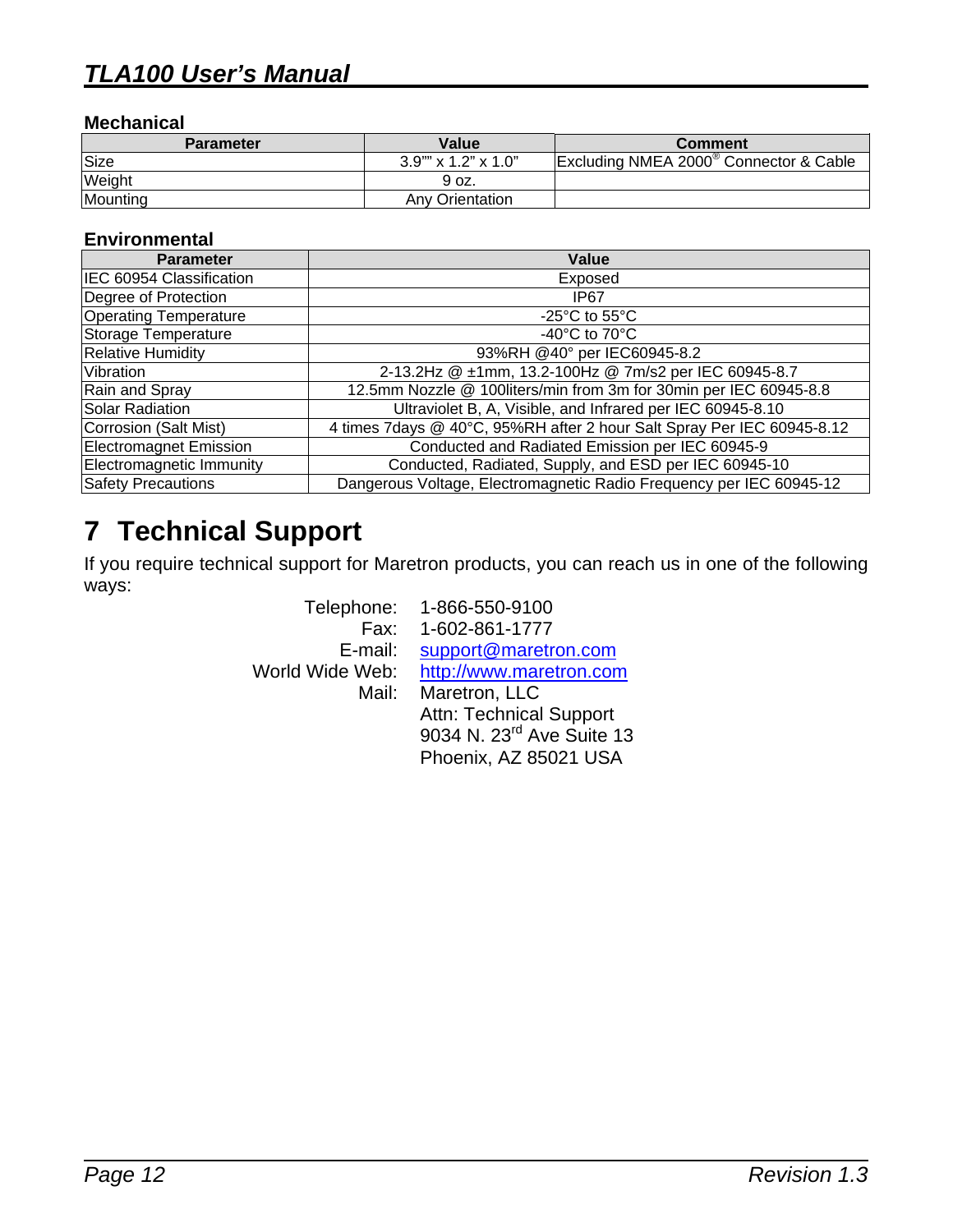# <span id="page-16-0"></span>**8 Maretron (2 Year) Limited Warranty**

Maretron warrants the TLA100 to be free from defects in materials and workmanship for **two (2) years** from the date of original purchase. If within the applicable period any such products shall be proved to Maretron's satisfaction to fail to meet the above limited warranty, such products shall be repaired or replaced at Maretron's option. Purchaser's exclusive remedy and Maretron's sole obligation hereunder, provided product is returned pursuant to the return requirements below, shall be limited to the repair or replacement, at Maretron's option, of any product not meeting the above limited warranty and which is returned to Maretron; or if Maretron is unable to deliver a replacement that is free from defects in materials or workmanship, Purchaser's payment for such product will be refunded. Maretron assumes no liability whatsoever for expenses of removing any defective product or part or for installing the repaired product or part or a replacement therefore or for any loss or damage to equipment in connection with which Maretron's products or parts shall be used. With respect to products not manufactured by Maretron, Maretron's warranty obligation shall in all respects conform to and be limited to the warranty actually extended to Maretron by its supplier. The foregoing warranties shall not apply with respect to products subjected to negligence, misuse, misapplication, accident, damages by circumstances beyond Maretron's control, to improper installation, operation, maintenance, or storage, or to other than normal use or service.

THE FOREGOING WARRANTIES ARE EXPRESSLY IN LIEU OF AND EXCLUDES ALL OTHER EXPRESS OR IMPLIED WARRANTIES, INCLUDING BUT NOT LIMITED TO THE IMPLIED WARRANTIES OF MERCHANTABILITY AND OF FITNESS FOR A PARTICULAR PURPOSE.

Statements made by any person, including representatives of Maretron, which are inconsistent or in conflict with the terms of this Limited Warranty, shall not be binding upon Maretron unless reduced to writing and approved by an officer of Maretron.

IN NO CASE WILL MARETRON BE LIABLE FOR INCIDENTAL OR CONSEQUENTIAL DAMAGES, DAMAGES FOR LOSS OF USE, LOSS OF ANTICIPATED PROFITS OR SAVINGS, OR ANY OTHER LOSS INCURRED BECAUSE OF INTERRUPTION OF SERVICE. IN NO EVENT SHALL MARETRON'S AGGREGATE LIABILITY EXCEED THE PURCHASE PRICE OF THE PRODUCT(S) INVOLVED. MARETRON SHALL NOT BE SUBJECT TO ANY OTHER OBLIGATIONS OR LIABILITIES, WHETHER ARISING OUT OF BREACH OF CONTRACT OR WARRANTY, TORT (INCLUDING NEGLIGENCE), OR OTHER THEORIES OF LAW WITH RESPECT TO PRODUCTS SOLD OR SERVICES RENDERED BY MARETRON, OR ANY UNDERTAKINGS, ACTS OR OMISSIONS RELATING THERETO.

Maretron does not warrant that the functions contained in any software programs or products will meet purchaser's requirements or that the operation of the software programs or products will be uninterrupted or error free. Purchaser assumes responsibility for the selection of the software programs or products to achieve the intended results, and for the installation, use and results obtained from said programs or products. No specifications, samples, descriptions, or illustrations provided Maretron to Purchaser, whether directly, in trade literature, brochures or other documentation shall be construed as warranties of any kind, and any failure to conform with such specifications, samples, descriptions, or illustrations shall not constitute any breach of Maretron's limited warranty.

#### **Warranty Return Procedure:**

To apply for warranty claims, contact Maretron or one of its dealers to describe the problem and determine the appropriate course of action. If a return is necessary, place the product in its original packaging together with proof of purchase and send to an Authorized Maretron Service Location. You are responsible for all shipping and insurance charges. Maretron will return the replaced or repaired product with all shipping and handling prepaid except for requests requiring expedited shipping (i.e. overnight shipments). Failure to follow this warranty return procedure could result in the product's warranty becoming null and void.

Maretron reserves the right to modify or replace, at its sole discretion, without prior notification, the warranty listed above. To obtain a copy of the then current warranty policy, please go to the following web page: http://www.maretron.com/company/warranty.php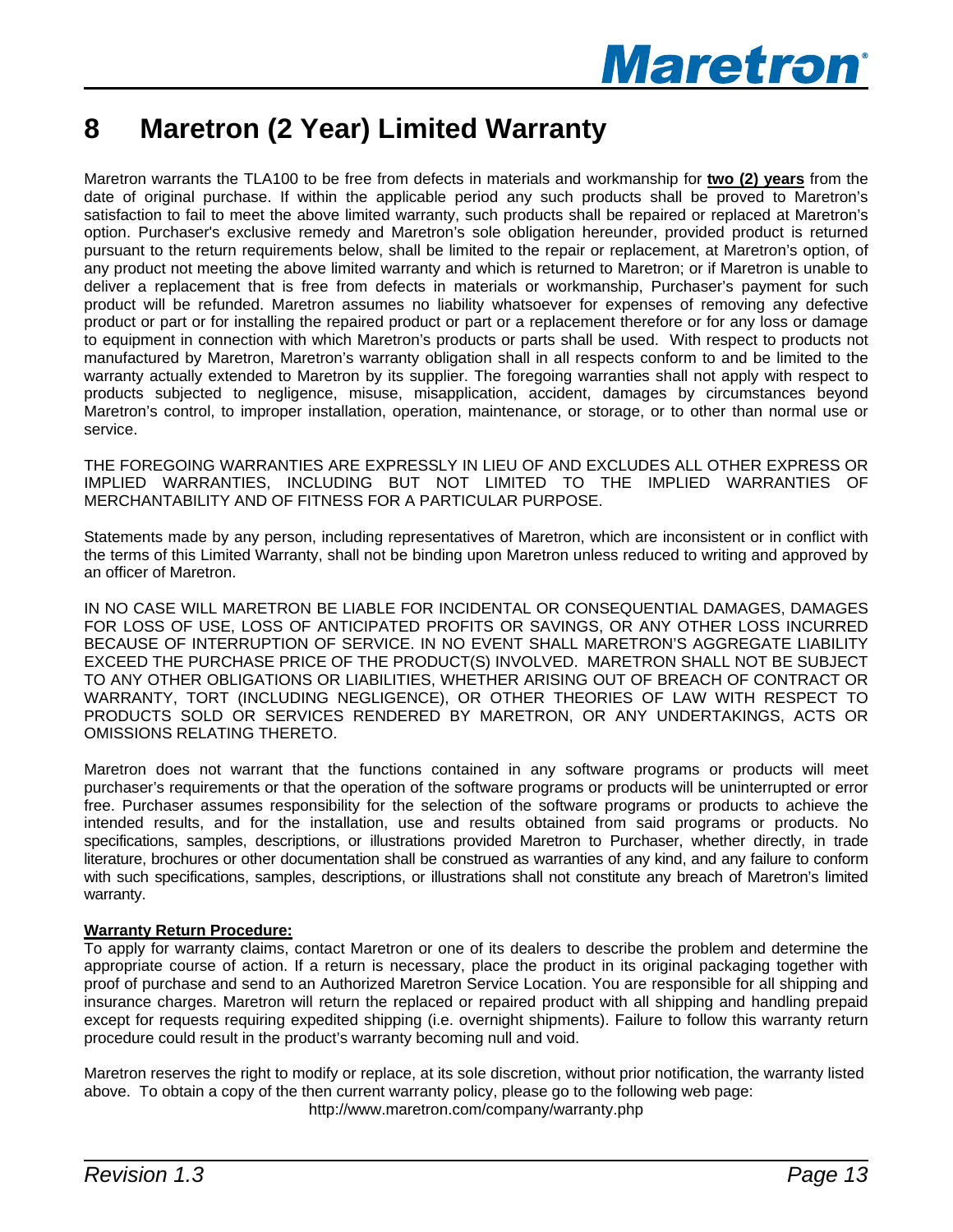This page intentionally left blank.